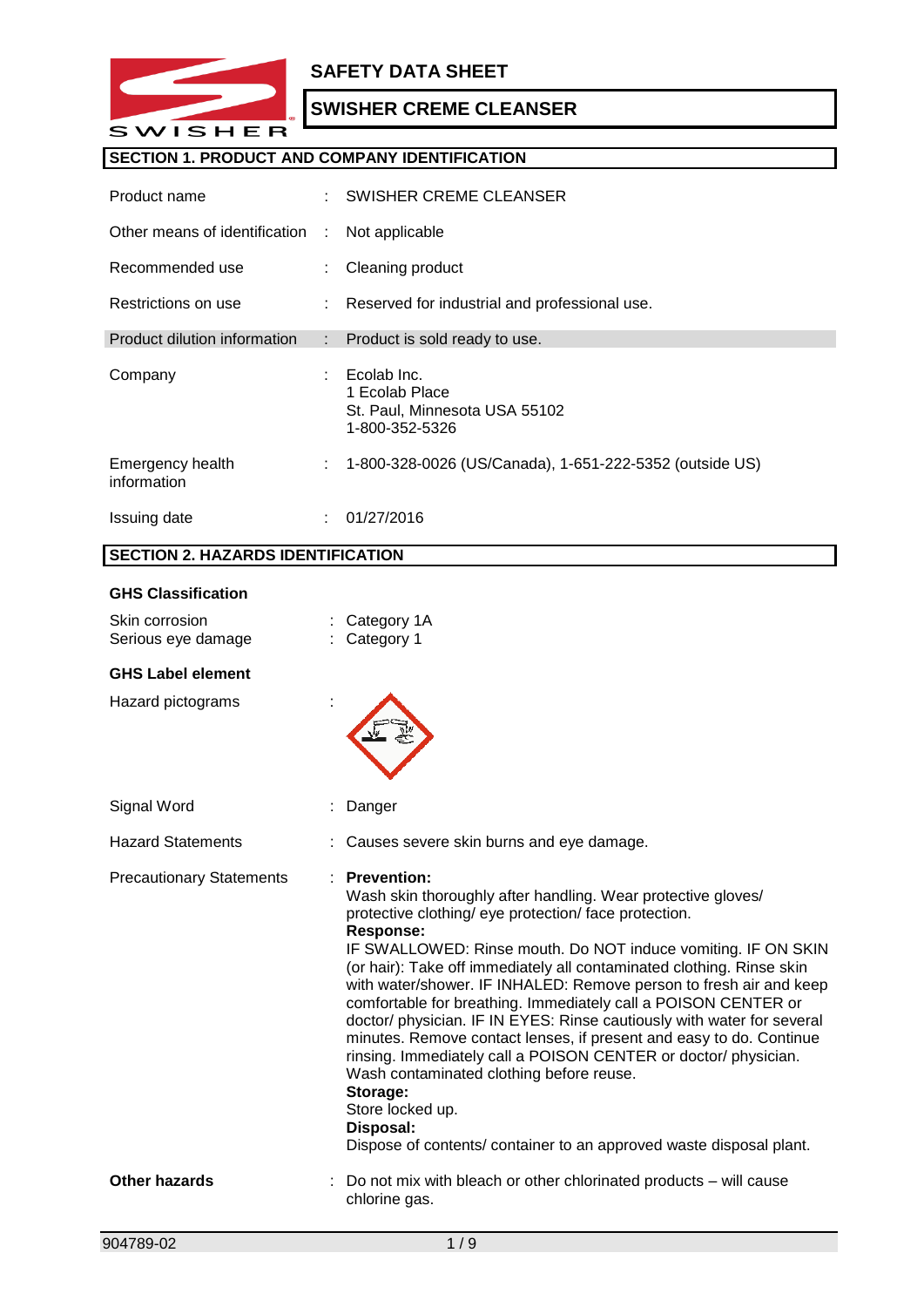## **SECTION 3. COMPOSITION/INFORMATION ON INGREDIENTS**

| Pure substance/mixture                                                                                                  | Mixture                  |                                                                                                                                                                                                              |                                                               |
|-------------------------------------------------------------------------------------------------------------------------|--------------------------|--------------------------------------------------------------------------------------------------------------------------------------------------------------------------------------------------------------|---------------------------------------------------------------|
| <b>Chemical Name</b><br>silica, crystalline - quartz<br>dodecylbenzene sulfonic acid and its salt<br>alcohol ethoxylate |                          | CAS-No.<br>14808-60-7<br>27176-87-0<br>68439-46-3                                                                                                                                                            | <b>Concentration (%)</b><br>$30 - 60$<br>$5 - 10$<br>$5 - 10$ |
| <b>SECTION 4. FIRST AID MEASURES</b>                                                                                    |                          |                                                                                                                                                                                                              |                                                               |
| In case of eye contact                                                                                                  |                          | : Rinse immediately with plenty of water, also under the eyelids, for at<br>least 15 minutes. Remove contact lenses, if present and easy to do.<br>Continue rinsing. Get medical attention immediately.      |                                                               |
| In case of skin contact                                                                                                 |                          | : Wash off immediately with plenty of water for at least 15 minutes. Use<br>a mild soap if available. Wash clothing before reuse. Thoroughly clean<br>shoes before reuse. Get medical attention immediately. |                                                               |
| If swallowed                                                                                                            | immediately.             | Rinse mouth with water. Do NOT induce vomiting. Never give<br>anything by mouth to an unconscious person. Get medical attention                                                                              |                                                               |
| If inhaled                                                                                                              | symptoms occur.          | : Remove to fresh air. Treat symptomatically. Get medical attention if                                                                                                                                       |                                                               |
| Protection of first-aiders                                                                                              | protective equipment.    | If potential for exposure exists refer to Section 8 for specific personal                                                                                                                                    |                                                               |
| Notes to physician                                                                                                      | : Treat symptomatically. |                                                                                                                                                                                                              |                                                               |
| Most important symptoms<br>and effects, both acute and<br>delayed                                                       | symptoms.                | See Section 11 for more detailed information on health effects and                                                                                                                                           |                                                               |

# **SECTION 5. FIRE-FIGHTING MEASURES**

| Suitable extinguishing media                      | : Use extinguishing measures that are appropriate to local<br>circumstances and the surrounding environment.                                     |
|---------------------------------------------------|--------------------------------------------------------------------------------------------------------------------------------------------------|
| Unsuitable extinguishing<br>media                 | : None known.                                                                                                                                    |
| Specific hazards during fire<br>fighting          | : Not flammable or combustible.                                                                                                                  |
| Hazardous combustion<br>products                  | : Decomposition products may include the following materials:<br>Carbon oxides<br>Nitrogen oxides (NOx)<br>Sulfur oxides<br>Oxides of phosphorus |
| Special protective equipment<br>for fire-fighters | : Use personal protective equipment.                                                                                                             |
| Specific extinguishing<br>methods                 | : Fire residues and contaminated fire extinguishing water must be<br>disposed of in accordance with local regulations. In the event of fire      |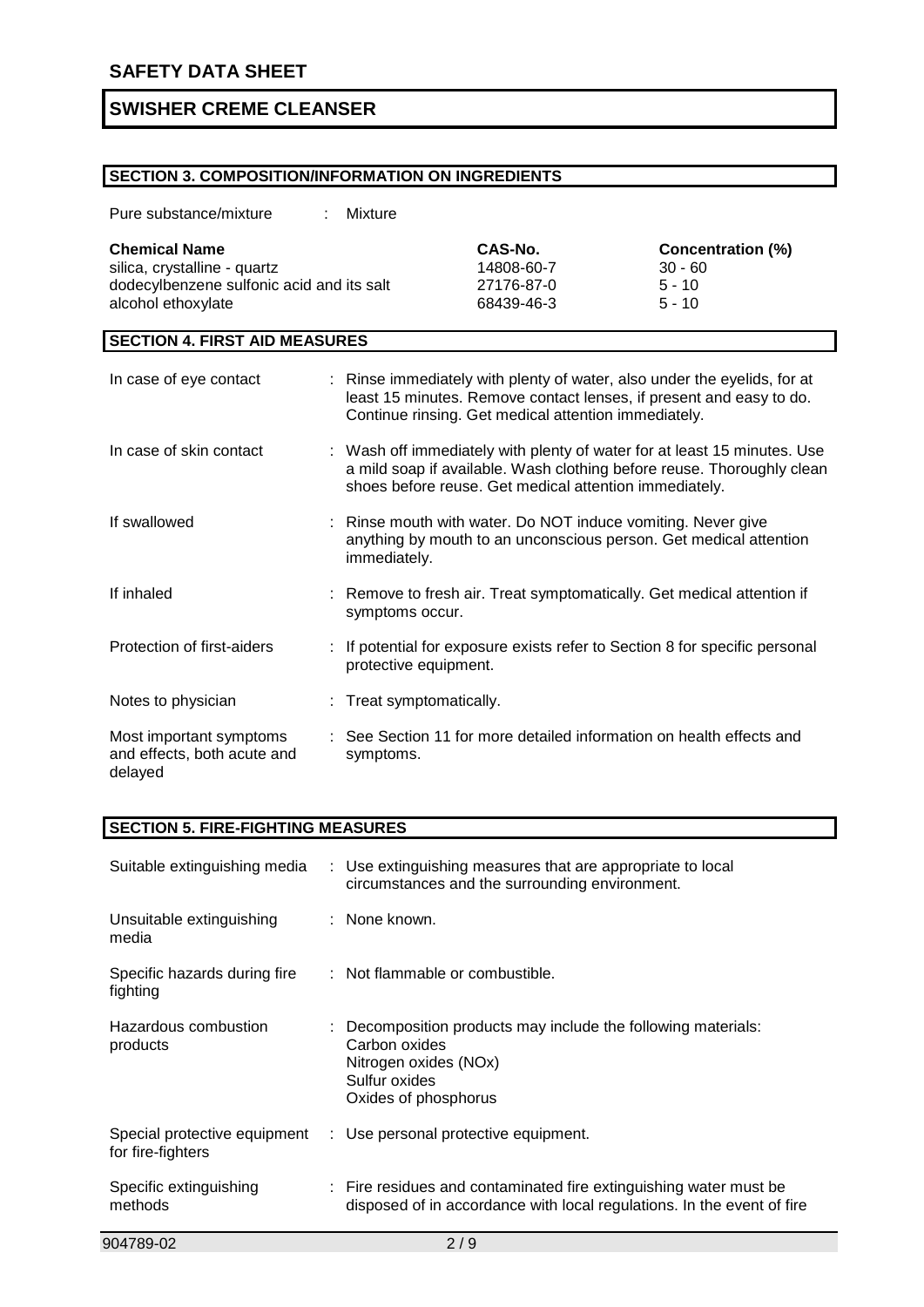and/or explosion do not breathe fumes.

#### **SECTION 6. ACCIDENTAL RELEASE MEASURES**

| Personal precautions,<br>protective equipment and<br>emergency procedures | : Ensure adequate ventilation. Keep people away from and upwind of<br>spill/leak. Avoid inhalation, ingestion and contact with skin and eyes.<br>When workers are facing concentrations above the exposure limit they<br>must use appropriate certified respirators. Ensure clean-up is<br>conducted by trained personnel only. Refer to protective measures<br>listed in sections 7 and 8.                                                                  |  |
|---------------------------------------------------------------------------|--------------------------------------------------------------------------------------------------------------------------------------------------------------------------------------------------------------------------------------------------------------------------------------------------------------------------------------------------------------------------------------------------------------------------------------------------------------|--|
| Environmental precautions                                                 | : Do not allow contact with soil, surface or ground water.                                                                                                                                                                                                                                                                                                                                                                                                   |  |
| Methods and materials for<br>containment and cleaning up                  | : Stop leak if safe to do so. Contain spillage, and then collect with non-<br>combustible absorbent material, (e.g. sand, earth, diatomaceous<br>earth, vermiculite) and place in container for disposal according to<br>local / national regulations (see section 13). For large spills, dike<br>spilled material or otherwise contain material to ensure runoff does not<br>reach a waterway. Do not flush into surface water or sanitary sewer<br>system. |  |

## **SECTION 7. HANDLING AND STORAGE**

| Advice on safe handling     | : Do not ingest. Do not get in eyes, on skin, or on clothing. Do not<br>breathe dust/ fume/ gas/ mist/ vapors/ spray. Use only with adequate<br>ventilation. Wash hands thoroughly after handling. Do not mix with<br>bleach or other chlorinated products - will cause chlorine gas. |
|-----------------------------|---------------------------------------------------------------------------------------------------------------------------------------------------------------------------------------------------------------------------------------------------------------------------------------|
| Conditions for safe storage | : Keep out of reach of children. Store in suitable labeled containers.                                                                                                                                                                                                                |
| Storage temperature         | : 0 °C to 50 °C                                                                                                                                                                                                                                                                       |

## **SECTION 8. EXPOSURE CONTROLS/PERSONAL PROTECTION**

## **Ingredients with workplace control parameters**

| Ingredients                  | CAS-No.    | Form of<br>exposure                    | Permissible<br>concentration | <b>Basis</b>       |
|------------------------------|------------|----------------------------------------|------------------------------|--------------------|
| silica, crystalline - quartz | 14808-60-7 | TWA (total<br>dust)                    | 30 mg/m3 /<br>$%SiO2+2$      | OSHA <sub>Z3</sub> |
|                              |            | <b>TWA</b><br>(respirable)             | 10 mg/m $3/$<br>%SiO2+2      | OSHA <sub>Z3</sub> |
|                              |            | <b>TWA</b><br>(respirable)             | 250 mppcf /<br>%SiO2+5       | OSHA <sub>Z3</sub> |
|                              |            | <b>TWA</b><br>(Respirable<br>fraction) | $0.025$ mg/m3                | <b>ACGIH</b>       |
|                              |            | <b>TWA</b><br>(Respirable<br>dust)     | $0.05$ mg/m $3$              | <b>NIOSH REL</b>   |

Engineering measures : Effective exhaust ventilation system. Maintain air concentrations below occupational exposure standards.

## **Personal protective equipment**

Eye protection : Wear eye protection/ face protection.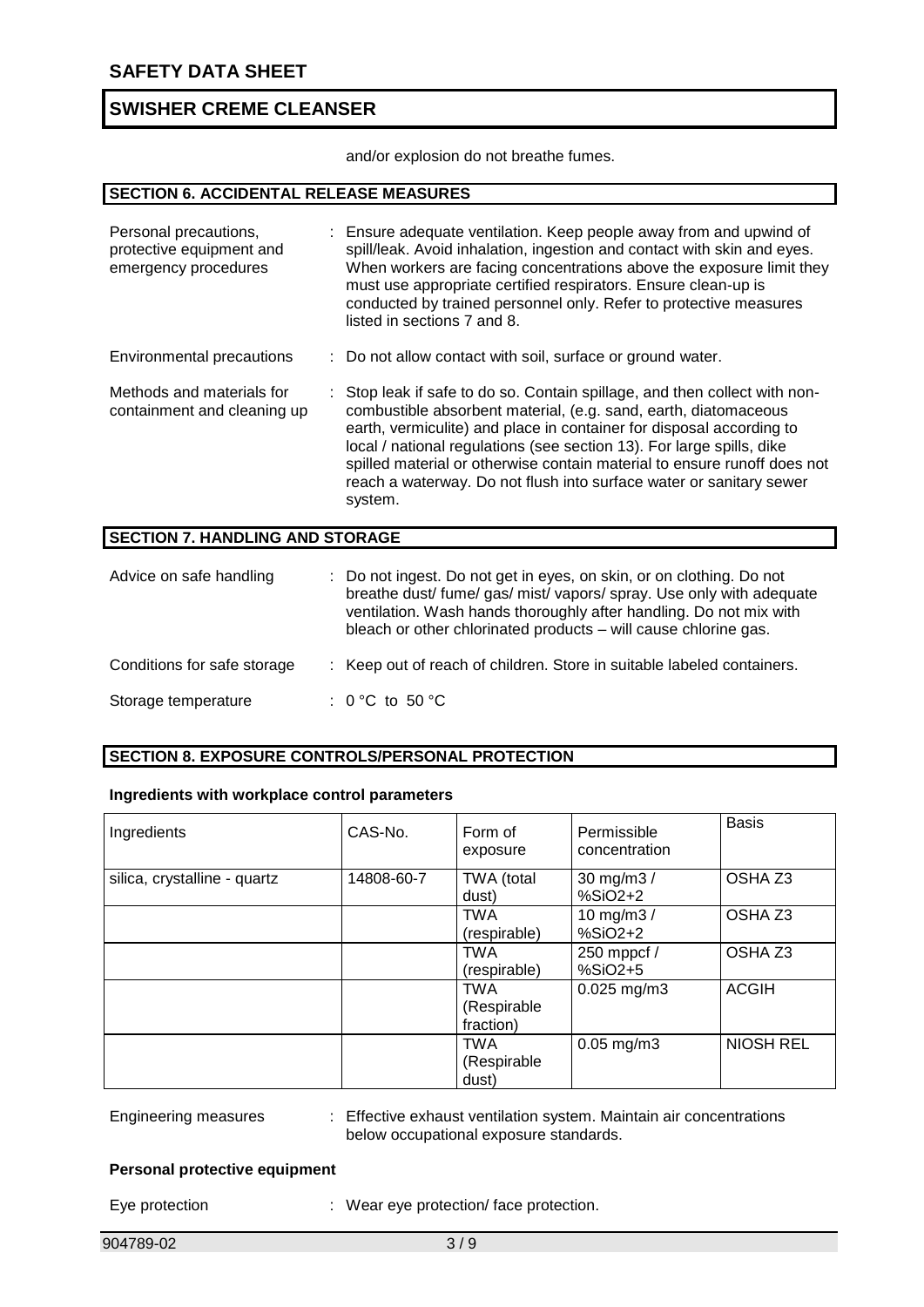| Hand protection        | : Wear the following personal protective equipment:<br>Standard glove type.<br>Gloves should be discarded and replaced if there is any indication of<br>degradation or chemical breakthrough.                                                                                                                                    |
|------------------------|----------------------------------------------------------------------------------------------------------------------------------------------------------------------------------------------------------------------------------------------------------------------------------------------------------------------------------|
| Skin protection        | : Personal protective equipment comprising: suitable protective gloves,<br>safety goggles and protective clothing                                                                                                                                                                                                                |
| Respiratory protection | : When workers are facing concentrations above the exposure limit they<br>must use appropriate certified respirators.                                                                                                                                                                                                            |
| Hygiene measures       | : Handle in accordance with good industrial hygiene and safety<br>practice. Remove and wash contaminated clothing before re-use.<br>Wash face, hands and any exposed skin thoroughly after handling.<br>Provide suitable facilities for quick drenching or flushing of the eyes<br>and body in case of contact or splash hazard. |

## **SECTION 9. PHYSICAL AND CHEMICAL PROPERTIES**

| Appearance                                 |    | slurry                                                   |
|--------------------------------------------|----|----------------------------------------------------------|
| Color                                      |    | opaque, white                                            |
| Odor                                       |    | citrus                                                   |
| рH                                         |    | $1.4 - 2.5$ , 100 %                                      |
| Flash point                                |    | Not applicable, Does not sustain combustion.             |
| <b>Odor Threshold</b>                      | ÷. | No data available                                        |
| Melting point/freezing point               | ÷. | No data available                                        |
| Initial boiling point and<br>boiling range |    | : 100 °C                                                 |
| Evaporation rate                           |    | : No data available                                      |
| Flammability (solid, gas)                  |    | : No data available                                      |
| Upper explosion limit                      |    | : No data available                                      |
| Lower explosion limit                      |    | : No data available                                      |
| Vapor pressure                             | ÷. | No data available                                        |
| Relative vapor density                     |    | : No data available                                      |
| Relative density                           |    | $: 1.2 - 1.3$                                            |
| Water solubility                           |    | : insoluble                                              |
| Solubility in other solvents               |    | : No data available                                      |
| Partition coefficient: n-<br>octanol/water |    | : No data available                                      |
| Autoignition temperature                   |    | : No data available                                      |
| Thermal decomposition                      |    | : No data available                                      |
| Viscosity, kinematic                       |    | : No data available                                      |
| <b>Explosive properties</b>                |    | : No data available                                      |
| Oxidizing properties                       |    | The substance or mixture is not classified as oxidizing. |
| Molecular weight                           |    | No data available                                        |
| VOC                                        |    | : No data available                                      |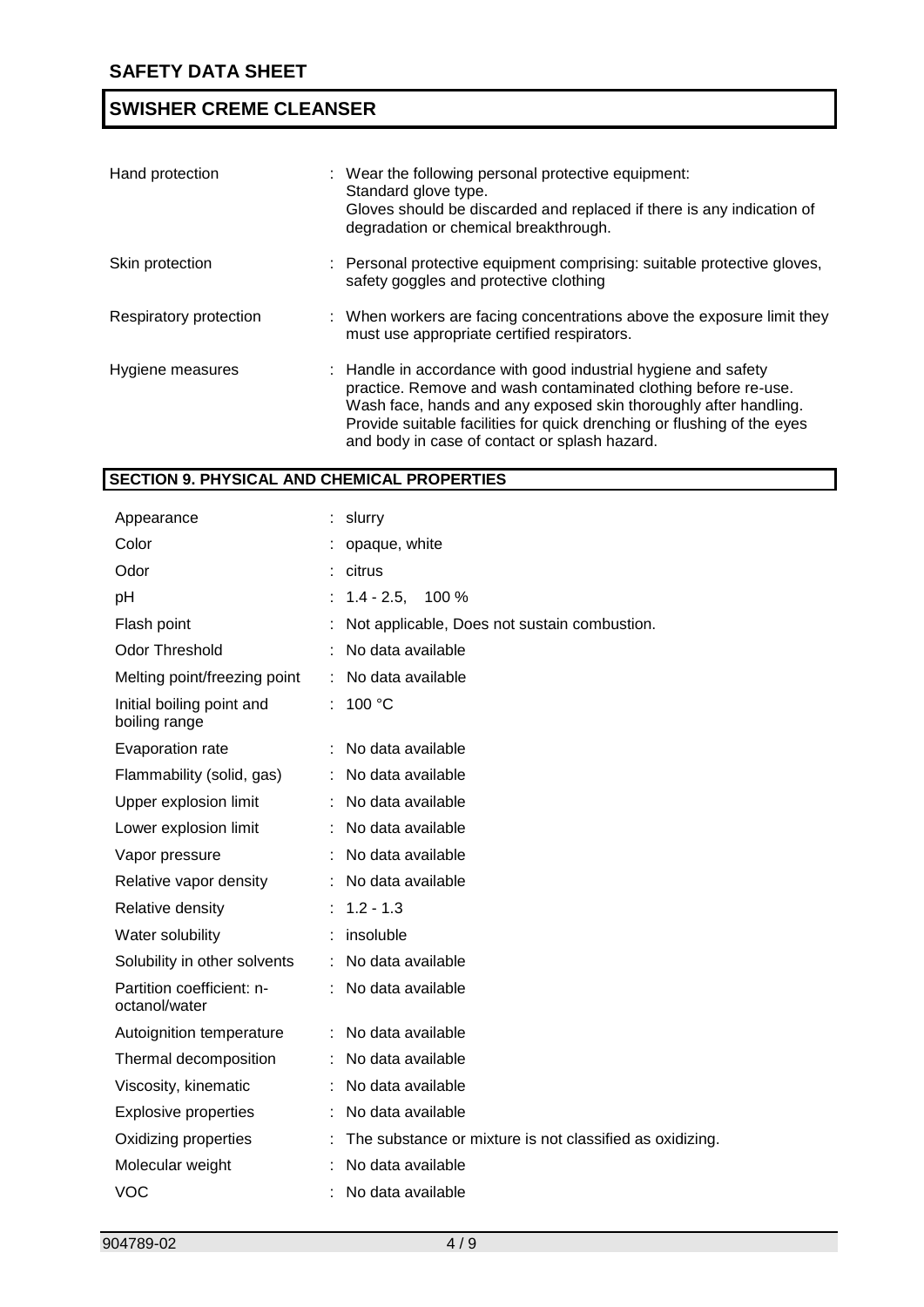## **SECTION 10. STABILITY AND REACTIVITY**

| Chemical stability                    | : Stable under normal conditions.                                                                                                                |  |
|---------------------------------------|--------------------------------------------------------------------------------------------------------------------------------------------------|--|
| Possibility of hazardous<br>reactions | $\therefore$ Do not mix with bleach or other chlorinated products $-$ will cause<br>chlorine gas.                                                |  |
| Conditions to avoid                   | : None known.                                                                                                                                    |  |
| Incompatible materials                | : Bases<br>Metals                                                                                                                                |  |
| Hazardous decomposition<br>products   | : Decomposition products may include the following materials:<br>Carbon oxides<br>Nitrogen oxides (NOx)<br>Sulfur oxides<br>Oxides of phosphorus |  |

## **SECTION 11. TOXICOLOGICAL INFORMATION**

|          | Information on likely routes of : Inhalation, Eye contact, Skin contact |
|----------|-------------------------------------------------------------------------|
| exposure |                                                                         |

## **Potential Health Effects**

| Eyes                    | : Causes serious eye damage.                                  |
|-------------------------|---------------------------------------------------------------|
| <b>Skin</b>             | : Causes severe skin burns.                                   |
| Ingestion               | : Causes digestive tract burns.                               |
| Inhalation              | : May cause nose, throat, and lung irritation.                |
| <b>Chronic Exposure</b> | : Health injuries are not known or expected under normal use. |

#### **Experience with human exposure**

| Eye contact               | : Redness, Pain, Corrosion      |
|---------------------------|---------------------------------|
| Skin contact              | : Redness, Pain, Corrosion      |
| Ingestion                 | : Corrosion, Abdominal pain     |
| Inhalation                | : Respiratory irritation, Cough |
| <b>Toxicity</b>           |                                 |
| Acute oral toxicity       | : No data available             |
| Acute inhalation toxicity | $:$ No data available           |
| Acute dermal toxicity     | : No data available             |
| Skin corrosion/irritation | : No data available             |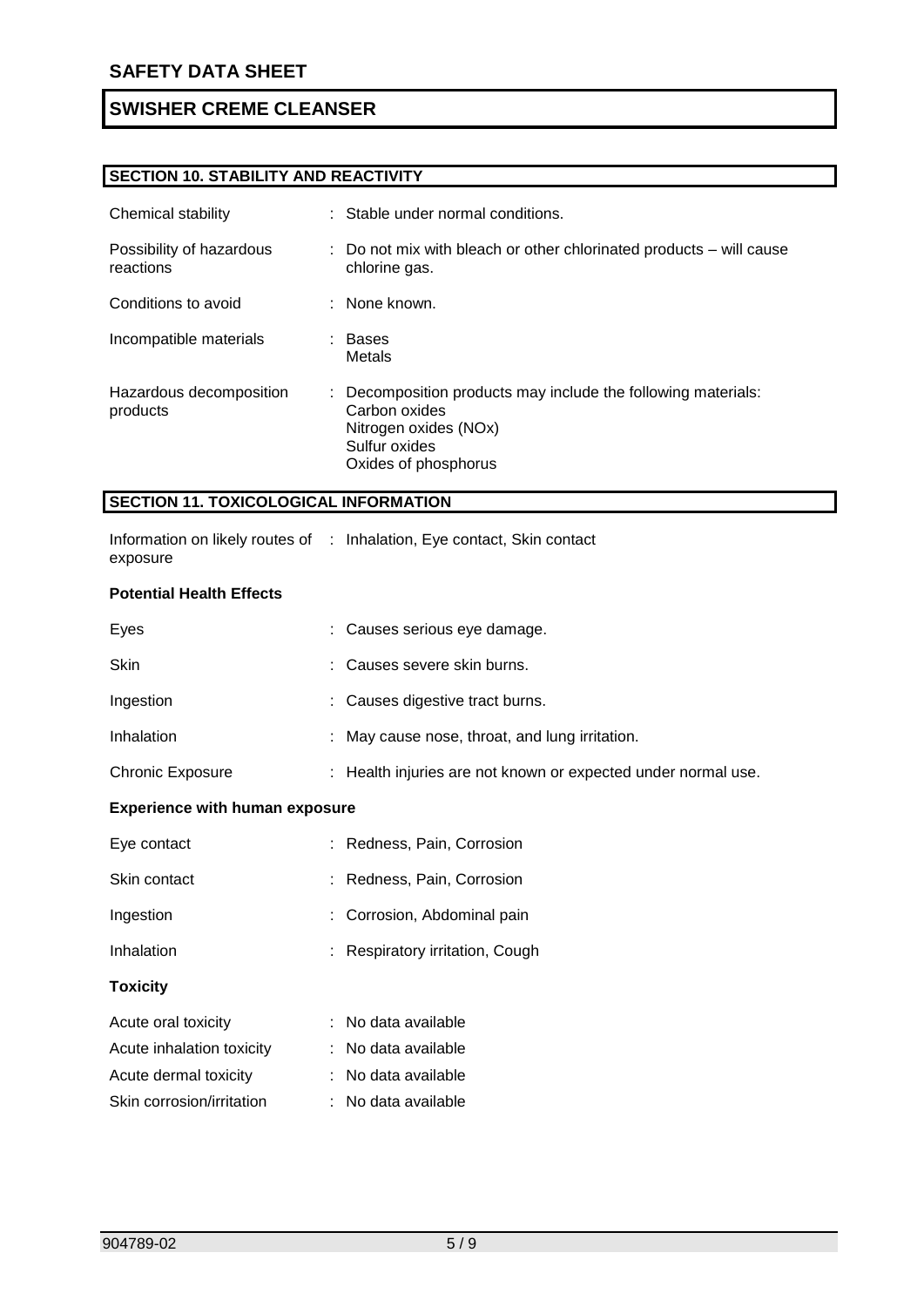| Serious eye damage/eye<br>irritation | : No data available                                                   |
|--------------------------------------|-----------------------------------------------------------------------|
| Respiratory or skin<br>sensitization | : No data available                                                   |
| Carcinogenicity                      | No data available                                                     |
| Reproductive effects                 | : No data available                                                   |
| Germ cell mutagenicity               | No data available                                                     |
| Teratogenicity                       | No data available                                                     |
| STOT-single exposure                 | : No data available                                                   |
| STOT-repeated exposure               | No data available                                                     |
| Aspiration toxicity                  | No data available                                                     |
| <b>Ingredients</b>                   |                                                                       |
| Acute oral toxicity                  | : dodecylbenzene sulfonic acid and its salt<br>LD50 Rat: 890 mg/kg    |
|                                      | alcohol ethoxylate<br>LD50 Rat: 1,400 mg/kg                           |
| <b>Ingredients</b>                   |                                                                       |
| Acute dermal toxicity                | : dodecylbenzene sulfonic acid and its salt<br>LD50 Rabbit: 800 mg/kg |
|                                      | alcohol ethoxylate<br>LD50 Rat: > 5,000 mg/kg                         |

# **SECTION 12. ECOLOGICAL INFORMATION**

| <b>Ecotoxicity</b>                                                                    |                                                                                |
|---------------------------------------------------------------------------------------|--------------------------------------------------------------------------------|
| <b>Environmental Effects</b>                                                          | $:$ Harmful to aquatic life.                                                   |
| <b>Product</b>                                                                        |                                                                                |
| Toxicity to fish                                                                      | : No data available                                                            |
| Toxicity to daphnia and other<br>aquatic invertebrates                                | : No data available                                                            |
| Toxicity to algae                                                                     | : No data available                                                            |
| <b>Ingredients</b>                                                                    |                                                                                |
| Toxicity to fish                                                                      | : silica, crystalline - quartz<br>LC50 Danio rerio (zebra fish): > 10,000 mg/l |
|                                                                                       | dodecylbenzene sulfonic acid and its salt<br>96 h LC50 Fish: 4.3 mg/l          |
|                                                                                       | alcohol ethoxylate<br>96 h LC50 Fish: 8.5 mg/l                                 |
| Ingredients                                                                           |                                                                                |
| Toxicity to daphnia and other : silica, crystalline - quartz<br>aquatic invertebrates | 72 h EC50 Daphnia magna (Water flea): > 10,000 mg/l                            |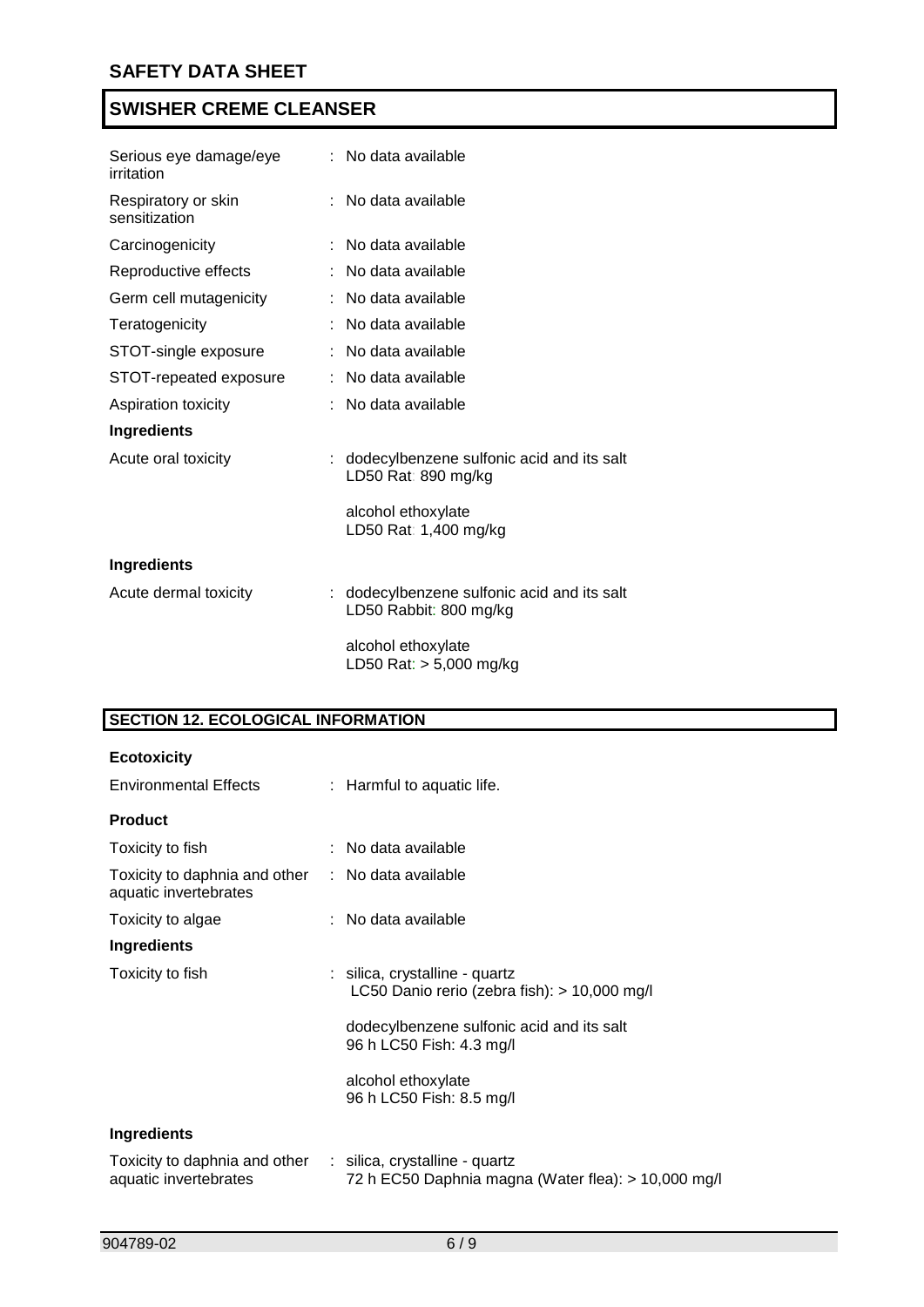#### **Ingredients**

Toxicity to algae : silica, crystalline - quartz 72 h EC50: > 1,000 mg/l

#### **Persistence and degradability**

Taking into consideration the properties of several ingredients, the product is estimated to be biodegradable according to OECD classification.

#### **Bioaccumulative potential**

No data available

#### **Mobility in soil**

No data available

#### **Other adverse effects**

No data available

#### **SECTION 13. DISPOSAL CONSIDERATIONS**

| Disposal methods                                                                            | : The product should not be allowed to enter drains, water courses or<br>the soil. Where possible recycling is preferred to disposal or<br>incineration. If recycling is not practicable, dispose of in compliance<br>with local regulations. Dispose of wastes in an approved waste<br>disposal facility. |
|---------------------------------------------------------------------------------------------|------------------------------------------------------------------------------------------------------------------------------------------------------------------------------------------------------------------------------------------------------------------------------------------------------------|
| Disposal considerations                                                                     | : Dispose of as unused product. Empty containers should be taken to<br>an approved waste handling site for recycling or disposal. Do not re-<br>use empty containers. Dispose of in accordance with local, state, and<br>federal regulations.                                                              |
| RCRA - Resource<br><b>Conservation and Recovery</b><br>Authorization Act Hazardous<br>waste | : D002 (Corrosive)                                                                                                                                                                                                                                                                                         |

#### **SECTION 14. TRANSPORT INFORMATION**

The shipper/consignor/sender is responsible to ensure that the packaging, labeling, and markings are in compliance with the selected mode of transport.

#### **Land transport (DOT)**

Not dangerous goods

#### **Sea transport (IMDG/IMO)**

Not dangerous goods

## **SECTION 15. REGULATORY INFORMATION**

#### **EPCRA - Emergency Planning and Community Right-to-Know**

#### **CERCLA Reportable Quantity**

| Ingredients                        | CAS-No.    |      | Component RQ (lbs)   Calculated product RQ |
|------------------------------------|------------|------|--------------------------------------------|
|                                    |            |      | (lbs)                                      |
| dodecylbenzene sulfonic acid and 1 | 27176-87-0 | 1000 | 13333                                      |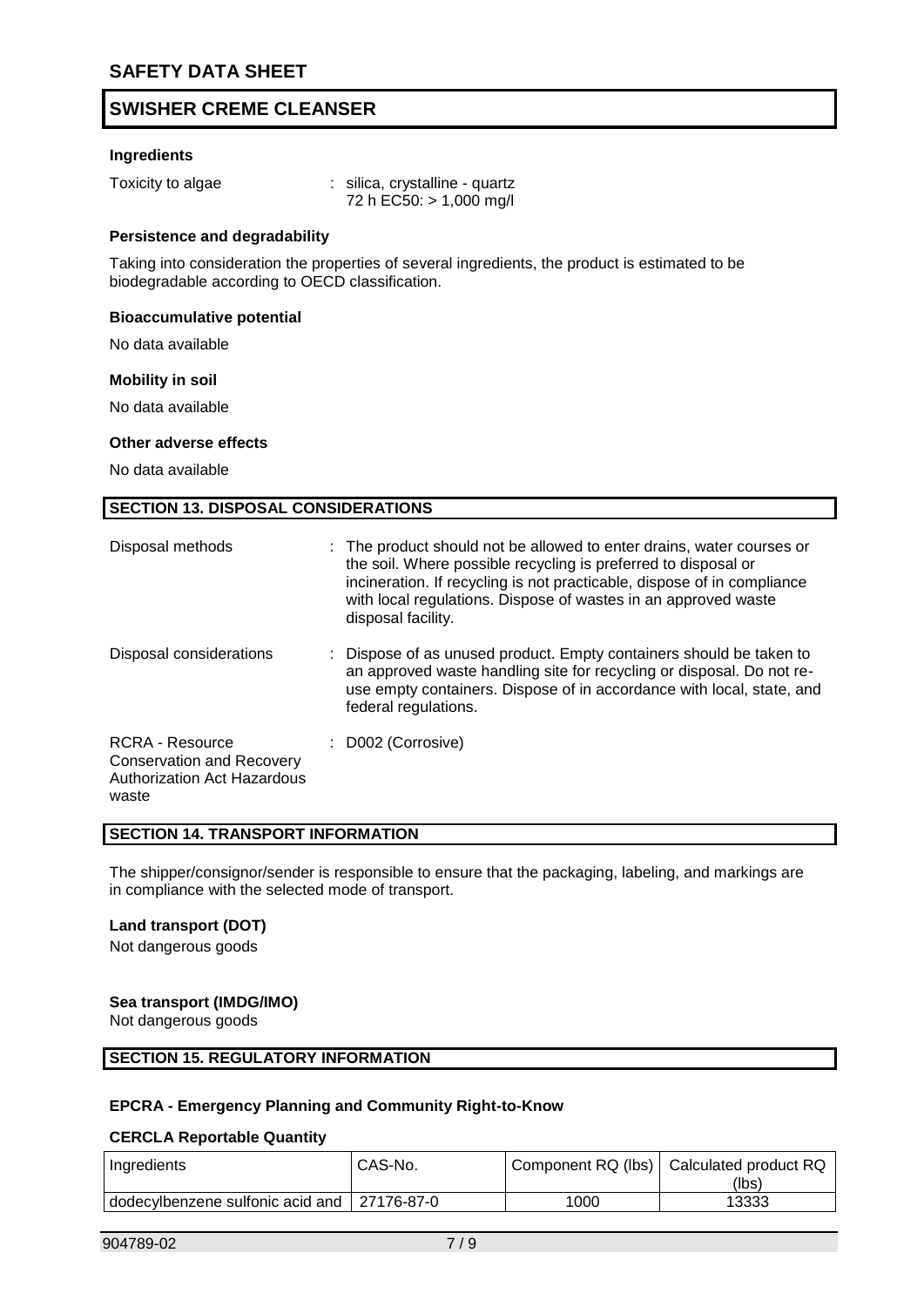| its<br>salt |  |  |
|-------------|--|--|
|             |  |  |

#### **SARA 304 Extremely Hazardous Substances Reportable Quantity**

This material does not contain any components with a section 304 EHS RQ.

| SARA 311/312 Hazards | : Acute Health Hazard                                                                                                                                                                     |
|----------------------|-------------------------------------------------------------------------------------------------------------------------------------------------------------------------------------------|
| <b>SARA 302</b>      | : No chemicals in this material are subject to the reporting requirements<br>of SARA Title III, Section 302.                                                                              |
| <b>SARA 313</b>      | : This material does not contain any chemical components with known<br>CAS numbers that exceed the threshold (De Minimis) reporting levels<br>established by SARA Title III, Section 313. |

#### **California Prop 65**

This product does not contain any chemicals known to the State of California to cause cancer, birth, or any other reproductive defects.

**The ingredients of this product are reported in the following inventories:**

**Switzerland. New notified substances and declared preparations** : The mixture contains substances listed on the Swiss Inventory

#### **United States TSCA Inventory** :

On TSCA Inventory

**Canadian Domestic Substances List (DSL)** :

All components of this product are on the Canadian DSL

#### **Australia Inventory of Chemical Substances (AICS)** :

On the inventory, or in compliance with the inventory

#### **New Zealand. Inventory of Chemical Substances** :

On the inventory, or in compliance with the inventory

#### **Japan. ENCS - Existing and New Chemical Substances Inventory** :

On the inventory, or in compliance with the inventory

#### **Japan. ISHL - Inventory of Chemical Substances (METI)** :

On the inventory, or in compliance with the inventory

#### **Korea. Korean Existing Chemicals Inventory (KECI)** :

On the inventory, or in compliance with the inventory

# **Philippines Inventory of Chemicals and Chemical Substances (PICCS)** :

On the inventory, or in compliance with the inventory

## **China. Inventory of Existing Chemical Substances in China (IECSC)** :

On the inventory, or in compliance with the inventory

## **SECTION 16. OTHER INFORMATION**